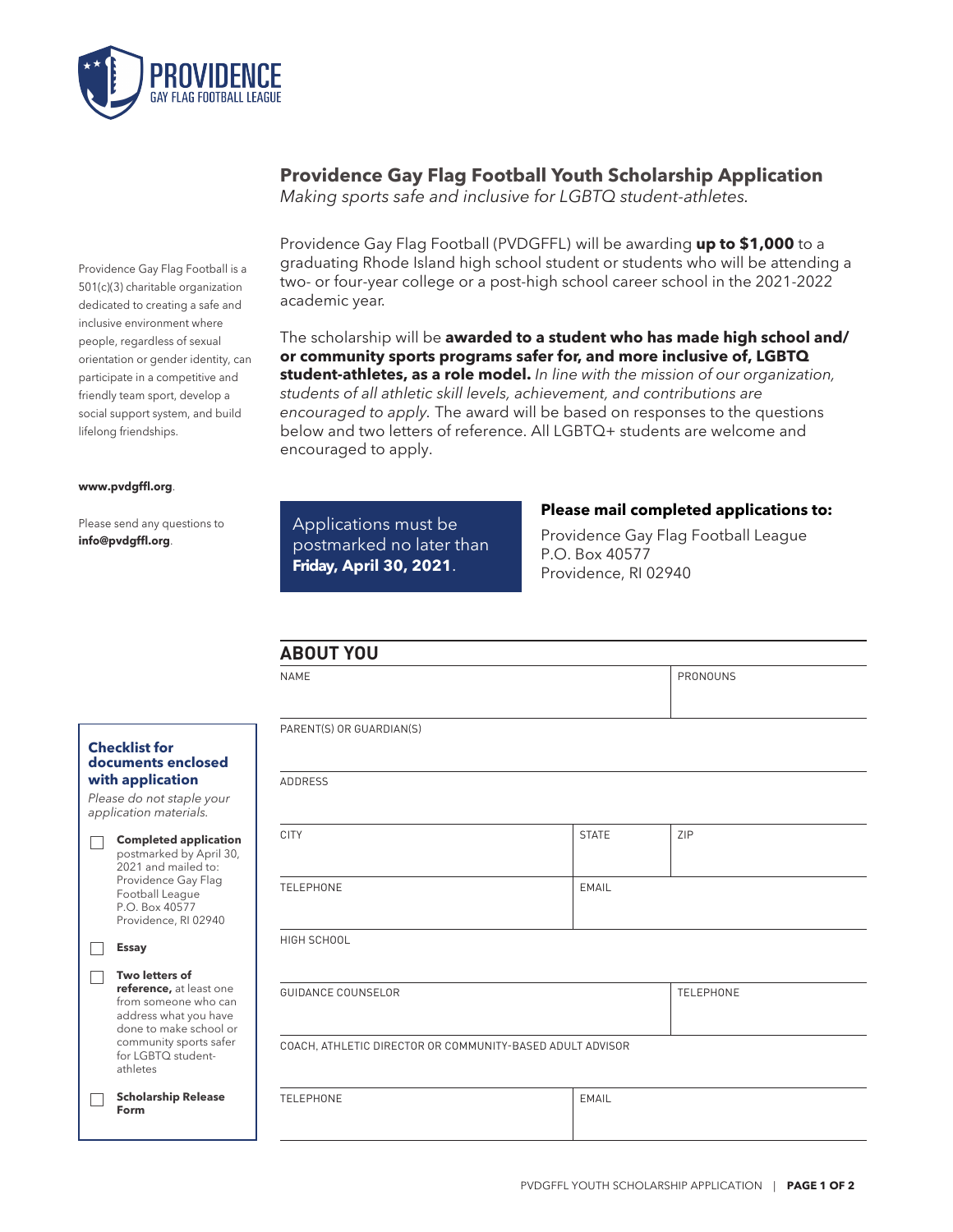If necessary, please use a separate sheet of paper to answer any of the questions below:

| <b>EXTRACURRICULAR ACTIVITIES</b>                                                                                                     |  |
|---------------------------------------------------------------------------------------------------------------------------------------|--|
| Please list any sports<br>or teams on which you<br>have participated in high<br>school and any leadership<br>positions you have held: |  |
| What clubs, activities, or<br>community service are you<br>involved in? Include any<br>leadership positions:                          |  |
| <b>ACADEMIC INFORMATION</b>                                                                                                           |  |
| To what colleges,<br>universities, or career<br>schools are you applying?                                                             |  |
| What majors or careers are<br>you considering?                                                                                        |  |
| <b>OTHER INFORMATION</b>                                                                                                              |  |
| Include any additional<br>information you would like<br>us to know:                                                                   |  |
| <b>ESSAY</b> (no more than 500 words)                                                                                                 |  |

Describe your commitment to making school or community sports safer for LGBTQ student-athletes. What have you done as a role model or leader to make sports more inclusive and to help create a world in which students learn to accept and respect all people? Why is this important to you?

## **SIGNATURE**

All of the information provided on this form is true and complete to the best of my knowledge.